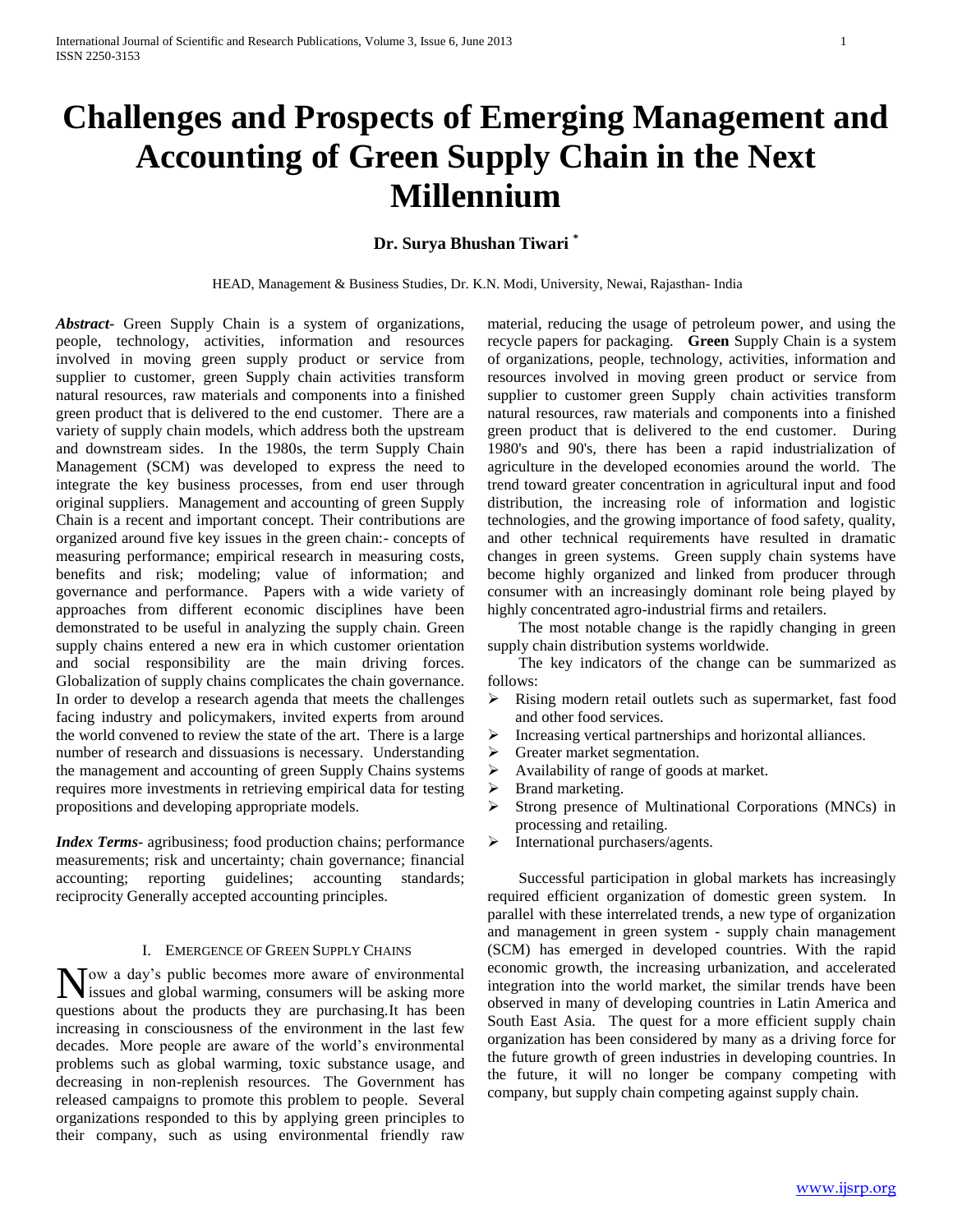#### II. DEFINING

 **Green Supply chain management: Green Supply chain management (SCM)** is the management of a network of interconnected businesses involved in the ultimate provision of green -product and green -service packages required by end customers (Harland, 1996). Green Supply chain management encompasses the planning and management of all green activities involved in sourcing, procurement, conversion, and logistics management. It also includes the crucial components of coordination and collaboration with channel partners, which can be suppliers, intermediaries, third-party service providers, and customers. In essence, Green supply chain management integrates supply and demand management of green products within and across companies though it has not well understood yet, SCM usually refers to the management of the entire set of production, distribution, and marketing processes that deliver competitive products to consumers. The terms "supply chain", "value chain", "commodity chain", and "green system" are used liberally throughout the literature, but the meaning is often shaded differently depending on the focus and context. Some people use these terms interchangeably. Other use each of the terms to describe different processes. It is not uncommon that these terms are used for political and promotional reasons as well. It is fair to say that these terms are now overworked and routinely applied to a wide range of activities that are dissimilar. For this presentation, the term green supply chain system refers to the entire vertical chain of activities: from production on the farm, through processing, distribution, and retailing to the consumer - in other words, the entire spectrum, from farm gate to plate, regardless how it is organized or how it functions. The supply chain typically deals with a product-specific sub-sector of the green system. Green supply chain management refers to the management of the entire set of production, distribution, and marketing processes that deliver competitive products to consumers. The term supply chain has an attached meaning of 'managing' in order to distinct itself from usual sub-sector assessments. In a traditional spot market, business-to-business transactions are decentralized. A producer supplies several wholesalers; a wholesaler's purchase from various producers; and likewise retailers have various sources of supply for a given product. Business entities often change their sources of supply and lose and win new customers over time. In a green supply chain environment, the number of actors involved in transactions is reduced and the business-to-business relationship is relative lasting and more centralized. At one end of the continuum, a supply chain may function close to a situation of vertical integration. In the most streamlined chain, one producer supplies product to one wholesaler, who supplies to one retailer, though the wholesaler may be bypassed.

 In reality, most 'chains' in green are loose, fragmented, and unstable over time. A successful chain often has an effective 'channel manager', a role often taken by supermarket or processors in developed countries. A related concept is that of global commodity chains discussed by Gereffi (1994). By explicitly focusing on the co-ordination of globally dispersed, but linked, production systems, Gereffi has shown that many chains are characterized by a dominant party who determine the overall character of the chain, and as lead firm(s) become responsible for upgrading activities within individual links and coordinating

interaction between the links. This is a role of governance, and here a distinction is made between two types of governance: those cases where the co-ordination is undertaken by buyers (buyer-driven commodity chains) and those in which producers play the key role.

#### III. DEVELOPMENT OF GREEN SUPPLY CHAINS

 **Though** the phenomenon of green supply chain while, relatively new to the green industry has been well established in other industries for some time. The automotive industry is perhaps one of the first sectors to developed sophisticated supply chain management skills. The high volume manufacturers developed supplier relations with such designations as OEM (Original Equipment Manufacturers) and PSS (Preferred Suppliers Status). The retail sector has been revolutionaries by firms such as Wal-Mart. The use of sophisticated inventory management systems and on-line ordering and stocking procedures with suppliers has propelled the company to become the fast growing and one of the most profitable retail organizations in the world. The rapid growth of the personal computer industry has led to the rise of corporate giant such as Dell Computer to conduct business in entirely new ways formerly unthinkable. Dell, for example, has no original manufacturing - it simply assembles components and creates a machine using supply chain management methods that ensure the prompt and timely arrival of hundreds of parts on a daily basis. A recent Ernst & Young Study estimate that 85% of the companies in electronics industry have at least one alliance in place. Booz-Allen & Hamilton estimates that more than 20,000 alliances have been formed worldwide since 1996. It appears that the firm is convinced that alliances are a central engine to achieve growth and profitability.

 The formation of supply chain of food and agricultural products is also taking place world-wide. Beginning with the evolution of information technology (IT) in the 1980s, it has become possible to extend the supply chain management further to include the final consumer and the suppliers. Efficient Consumer response (ECR) in the 1990's was the food industry's first coordinated response to embrace the concept of supply chain management. Much of the initial development and experience has taken place in Europe. Perhaps the most illustrative example of strategic supply chain formation can be found in the Netherlands. With the formation of the Agri Chain Competence (ACC) Foundation in 1995 and an overall budget of 50 million USD, over 60 supply chain pilot projects have been initiated. In the United Kingdom, the formation of a supply chain is led by major retailers with some government support, while in Japan it is led by retailers and trading companies. In the United States, the formation of value chain is focused on niche markets with some movement at the large company level, though the market continues to be defined by vertical integration or low cost commodity strategies. In Australia, the formation of supply chain is driven by the Japanese market requirement with support from industry association. In Canada, Alberta has recently created AVAC, a public institution; to encourage the formation of value chains in green systems. Supply chain formation within green system is driven by the desire to improve competitiveness.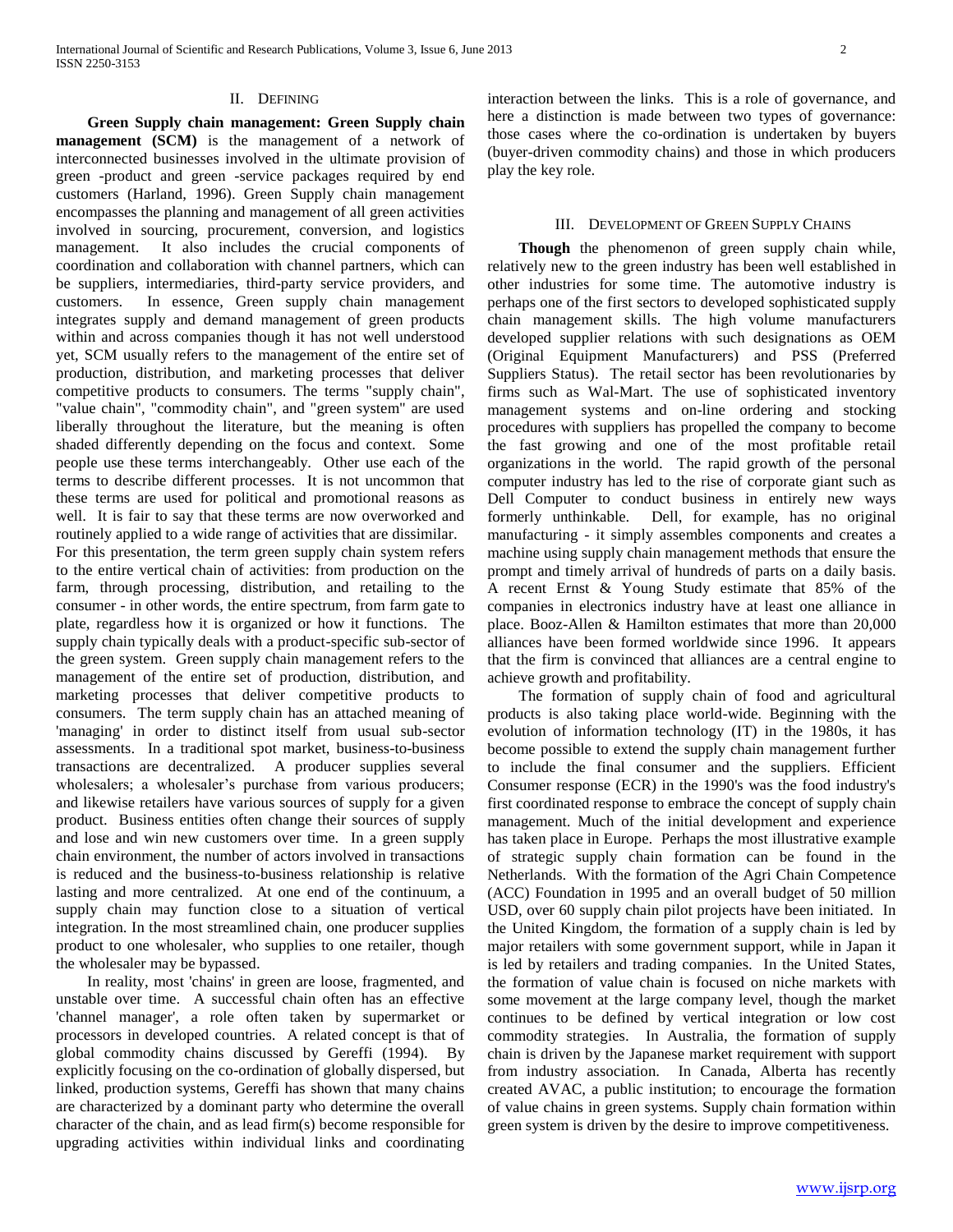The following three key market drivers of supply chain formation in developed economies can be identified:

- $\triangleright$  Food safety and quality assurance: the development of detailed quality assurance systems from primary production to retail. This type of chain may be small scale or involve an entire sector strategy involving major producer organizations and large scale food processors and retailers.
- $\triangleright$  Product innovation and differentiation: typically involves the development of niche markets and is most appropriate for smaller organizations working to develop specialist markets.
- Lowering systemic cost: the drive to reduce logistics costs which can include a range of transaction, delivery, and warehousing and delivery costs. Typically these chains require a strong operations research focus to identify system bottlenecks and to seek out inefficiencies best suited for improvement.

 Green Supply chains develop through different stages over time. Porter (1980) identifies, through industry life cycle perspective, four stages for the chain development: birth, expansion, efficiency, and self-renewal. Some of generic characteristics for each stage of chain development is discussed in the presentation. It is important to recognize that, in reality, the formation of a chain does not necessarily follow a clear path as defined. Two cases are used to illustrate the complexity of building supply chains in practice. Thailand, typical of many developing nations, has an emerging middle and higher income class with sufficient income to desire processed foods sold in supermarkets. Traditional food supply chains in developing nations are often inefficient with many middlemen between the grower and the retail outlet. Supermarkets want to provide safe environmental friendly high quality products at competitive prices, a difficult goal to achieve with existing supply chains. There is a case example presented on Tops Supermarkets in Thailand (Tops is owned by Royal Ahold of The Netherlands). Tops is working in cooperation with KLICT and ACC of The Netherlands, Syngenta, Rabobank International and the Thai Ministry of Agriculture to develop a production, assembly, and distribution network to provide safe food from domestic sources for their supermarkets. The discussion will focus on required activities, successes, problems, and the possible usefulness of the model elsewhere.

 Key success factors for forming green supply chains are summarized as follows:

- Clear benefits for all partnership and alliance members.
- $\triangleright$  Business proposition underpinning the partnership that makes long-term commercial sense.
- Focus on specific partnerships, products, and markets.
- Build upon successful partnerships.
- Apply lessons learnt from the partnership to gain benefits in other business areas.
- Partners/alliance members should have a good strategic fit.
- The commercial relationship should be based on interdependence.
- Companies have similar corporate values and the same commercial ethos.
- Mutual trust and respect.
- $\triangleright$  Aim high on quality make it difficult for others to follow.
- $\triangleright$  For junior partners: pick a senior partner with a long-term commercial future.
- $\triangleright$  Build relationships and communication links between all levels of the two businesses.
- Gain full endorsement of the venture by the most senior management and strong personal commitment of all staff.
- $\triangleright$  Members should hold a common view on the long-term objectives of the partnership.
- $\triangleright$  Partnership members should hold a common view of what the final consumer wants.
- $\triangleright$  Raise the veil of secrecy and focus on sharing information required to make the partnership a success.
- $\triangleright$  Investment in physical plant and, for horizontal partnerships, joint investment by members builds commitment to the venture.
- $\triangleright$  Build flexible organizations that meet the specific needs of each partnership.
- Fix problems as they arise delays only serve to disrupt.
- $\triangleright$  To ensure success, partnerships require their fair share of commercial good.

 There is green supply chain management software also available which includes tools or modules used to execute supply chain transactions, manage supplier relationships and control associated to green business processes. Green chains entered a new era in which customer orientation and social responsibility are the main driving forces. Globalization of supply chains complicates the chain governance. In order to develop a research agenda that meets the challenges facing industry and policymakers, invited experts from around the world convened to review the state of the art.

Activities in management of Green Supply Chains**:-**

 Green Supply chain management is a cross-function approach including managing the movement of raw materials into an organization, certain aspects of the internal processing of materials into finished goods, and the movement of finished goods out of the organization and toward the end-consumer. As organizations strive to focus on core competencies and becoming more flexible, they reduce their ownership of raw materials sources and distribution channels. These functions are increasingly being outsourced to other entities that can perform the activities better or more cost effectively. The effect is to increase the number of organizations involved in satisfying customer demand, while reducing management control of daily logistics operations. Less control and more supply chain partners led to the creation of supply chain management concepts. The purpose of green supply chain management is to improve trust and collaboration among green supply chain partners, thus improving inventory visibility and the velocity of inventory movement. Several models have been proposed for understanding the activities required to manage material movements across organizational and functional boundaries. SCOR is a supply chain management model promoted by the Supply Chain Council. Another model is the SCM Model proposed by the Global Supply Chain Forum (GSCF). Supply chain activities can be grouped into strategic, tactical, and operational levels. The CSCMP has adopted The American Productivity & Quality Center (APQC) Process Classification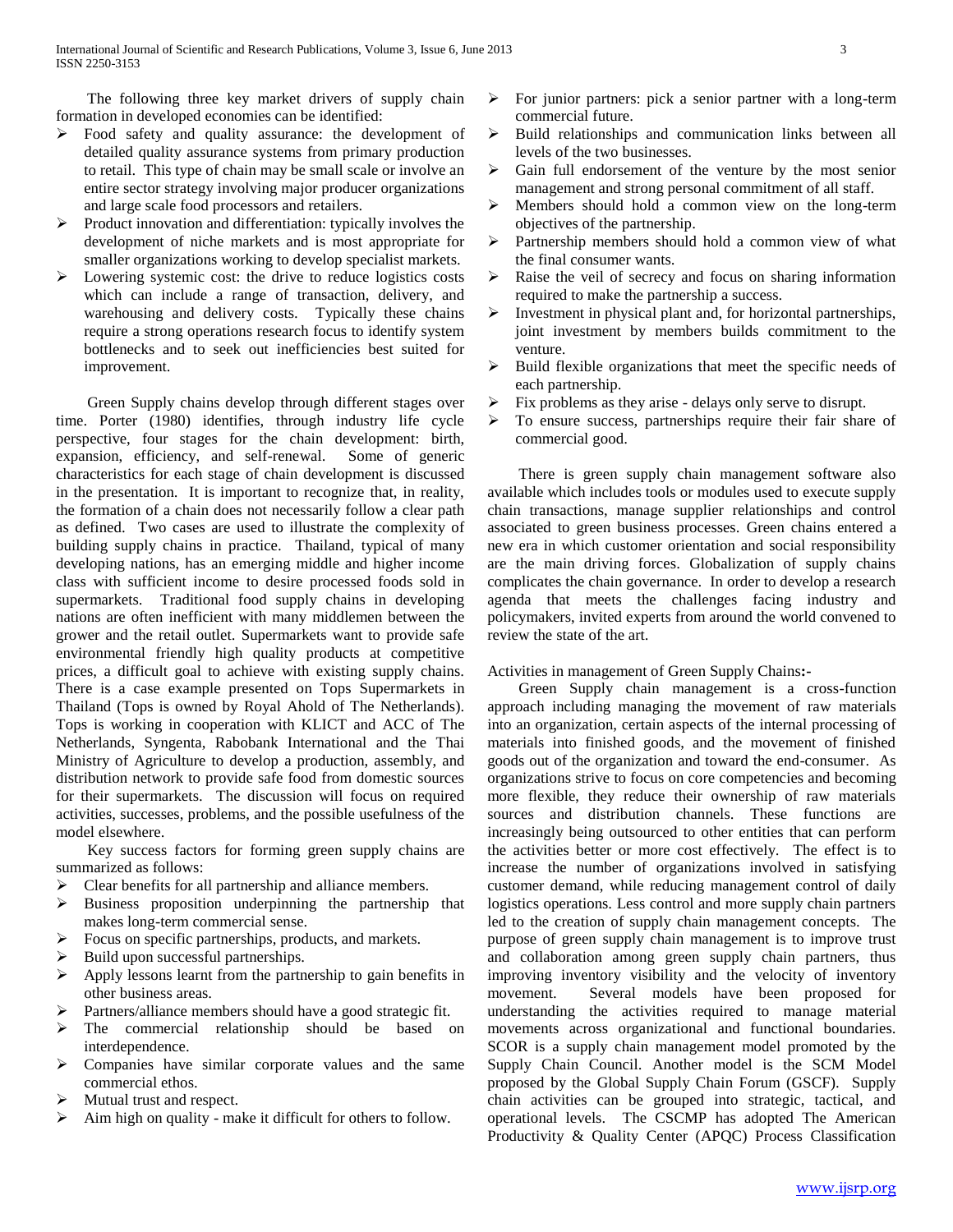Framework's a high-level, industry-neutral enterprise process model that allows organizations to see their business processes from a cross-industry viewpoint. These are the following importunate component of Activities in management of Green Supply Chains:-

## **Strategic**

- $\triangleright$  Strategic network optimization, including the number, location, and size of warehousing, distribution centers, and facilities etc.
- $\triangleright$  Strategic partnerships with suppliers, distributors, and customers, creating communication channels for critical information and operational improvements such as cross docking, direct shipping, and third-party logistics.
- $\triangleright$  Product life cycle management, so that new and existing products can be optimally integrated into the supply chain and capacity management activities.
- Information technology chain operations.
- Where-to-make and what-to-make-or-buy decisions.
- Aligning overall organizational strategy with supply strategy.
- $\triangleright$  It is for long term and needs resource committeemen.

## **Tactical**

- $\triangleright$  Sourcing contracts and other purchasing decisions.
- $\triangleright$  Production decisions, including contracting, scheduling, and planning process definition.
- Inventory decisions, including quantity, location, and quality of inventory.
- > Transportation strategy, including frequency, routes, and contracting.
- $\triangleright$  Benchmarking of all operations against competitors and implementation of best practices throughout the enterprise.
- $\triangleright$  Milestone payments.
- Focus on customer demand.

# **Operational**

- $\triangleright$  Daily production and distribution planning, including all nodes in the supply chain.
- $\triangleright$  Production scheduling for each manufacturing facility in the supply chain (minute by minute).
- $\triangleright$  Demand planning and forecasting, coordinating the demand forecast of all customers and sharing the forecast with all suppliers.
- $\triangleright$  Sourcing planning, including current inventory and forecast demand, in collaboration with all suppliers.
- $\triangleright$  Inbound operations, including transportation from suppliers and receiving inventory.
- $\triangleright$  Production operations, including the consumption of materials and flow of finished goods.
- $\triangleright$  Outbound operations, including all fulfillment activities, warehousing and transportation to customers.
- $\triangleright$  Order promising, accounting for all constraints in the supply chain, including all suppliers, manufacturing facilities, distribution centers, and other customers.

 Integration process in business for management of green Supply chain business process integration**:-**

 Successful green SCM requires a change from managing individual functions to integrating activities into key supply chain processes. An example scenario: the purchasing department places orders as requirements become known. The marketing department, responding to customer demand, communicates with several distributors and retailers as it attempts to determine ways to satisfy this demand. Information shared between green supply chains partners can only be fully leveraged through process integration.

 Green supply chain business process integration involves collaborative work between buyers and suppliers, joint product development, common systems and shared information. According to Lambert and Cooper (2000), operating an integrated supply chain requires a continuous information flow. However, in many companies, management has reached the conclusion that optimizing the product flows cannot be accomplished without implementing a process approach to the business. The key supply chain processes stated by Lambert (2004) are:

- $\triangleright$  Customer relationship management
- $\triangleright$  Customer service management
- **Demand management**
- Order fulfillment
- $\triangleright$  Manufacturing flow management<br> $\triangleright$  Sunnlier relationship management
- Supplier relationship management
- $\triangleright$  Product development and commercialization
- $\triangleright$  Returns management

 Much has been written about demand management. Bestin-Class companies have similar characteristics, which include the following: a) Internal and external collaboration b) Lead time reduction initiatives c) Tighter feedback from customer and market demand d) Customer level forecasting.

 One could suggest other key critical supply business processes which combine these processes stated by Lambert such as:

- $\triangleright$  Customer service management
- Procurement
- $\triangleright$  Product development and commercialization
- Manufacturing flow management/support
- > Physical distribution
- > Outsourcing/partnerships
- **Performance measurement**

a) Customer service management process

 Customer Relationship Management concerns the relationship between the organization and its customers. Customer service is the source of customer information. It also provides the customer with real-time information on scheduling and product availability through interfaces with the company's production and distribution operations. Successful organizations use the following steps to build customer relationships:

- $\triangleright$  determine mutually satisfying goals for organization and customers
- establish and maintain customer rapport
- $\triangleright$  produce positive feelings in the organization and the customers
- b) Procurement process

 Strategic plans are drawn up with suppliers to support the manufacturing flow management process and the development of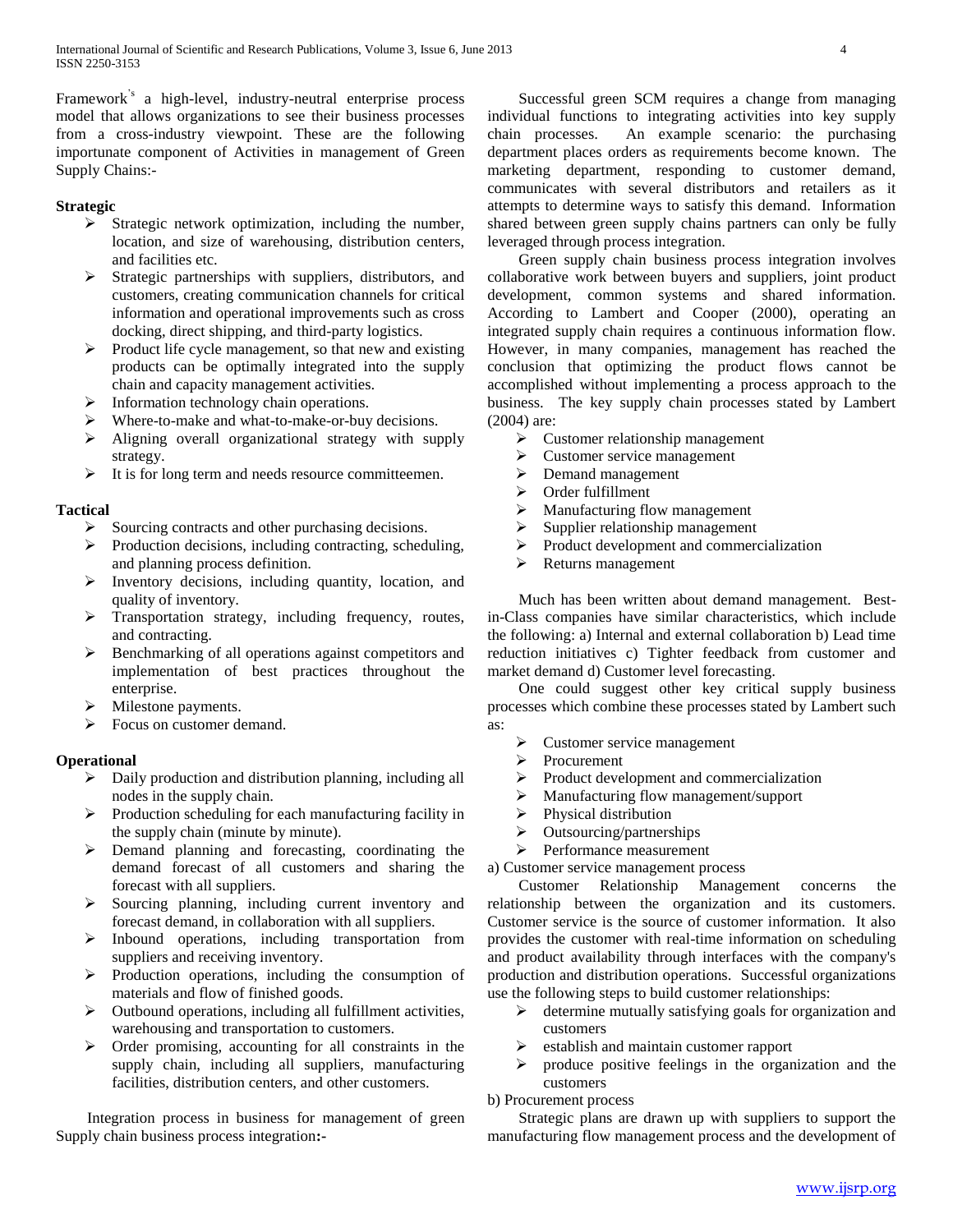new products. In firms where operations extend globally, sourcing should be managed on a global basis. The desired outcome is a win-win relationship where both parties benefit, and a reduction in time required for the design cycle and product development. Also, the purchasing function develops rapid communication systems, such as electronic data interchange (EDI) and Internet linkage to convey possible requirements more rapidly. Activities related to obtaining products and materials from outside suppliers involve resource planning, supply sourcing, negotiation, order placement, inbound transportation, storage, handling and quality assurance, many of which include the responsibility to coordinate with suppliers on matters of scheduling, supply continuity, hedging, and research into new sources or programs.

 c) Product development and commercialization: Here, customers and suppliers must be integrated into the product development process in order to reduce time to market. As product life cycles shorten, the appropriate products must be developed and successfully launched with ever shorter timeschedules to remain competitive. According to Lambert and Cooper (2000), managers of the product development and commercialization process must:

- $\triangleright$  Coordinate with customer relationship management to identify customer-articulated needs;
- $\triangleright$  Select materials and suppliers in conjunction with procurement, and
- Develop production technology in manufacturing flow to manufacture and integrate into the best supply chain flow for the product/market combination.

d) Manufacturing flow management process:

 The manufacturing process produces and supplies products the distribution channels based on past forecasts. Manufacturing processes must be flexible to respond to market changes and must accommodate mass customization. Orders are processes operating on a just-in-time (JIT) basis in minimum lot sizes. Also, changes in the manufacturing flow process lead to shorter cycle times, meaning improved responsiveness and efficiency in meeting customer demand. Activities related to planning, scheduling and supporting manufacturing operations, such as work-in-process storage, handling, transportation, and time phasing of components, inventory at manufacturing sites and maximum flexibility in the coordination of geographic and final assemblies postponement of physical distribution operations.

## e) Physical distribution

 This concerns movement of a finished product/service to customers. In physical distribution, the customer is the final destination of a marketing channel, and the availability of the product/service is a vital part of each channel participant's marketing effort. It is also through the physical distribution process that the time and space of customer service become an integral part of marketing, thus it links a marketing channel with its customers (e.g., links manufacturers, wholesalers, retailers).

## f) Outsourcing/partnerships

 This is not just outsourcing the procurement of materials and components, but also outsourcing of services that traditionally have been provided in-house. The logic of this trend is that the company will increasingly focus on those activities in the value chain where it has a distinctive advantage, and outsource everything else. This movement has been particularly evident in logistics where the provision of transport, warehousing and inventory control is increasingly subcontracted to specialists or logistics partners. Also, managing and controlling this network of partners and suppliers requires a blend of both central and local involvement. Hence, strategic decisions need to be taken centrally, with the monitoring and control of supplier performance and day-to-day liaison with logistics partners being best managed at a local level.

#### g) Performance measurement

 Experts found a strong relationship from the largest arcs of supplier and customer integration to market share and profitability. Taking advantage of supplier capabilities and emphasizing a long-term supply chain perspective in customer relationships can both be correlated with firm performance. As logistics competency becomes a more critical factor in creating and maintaining competitive advantage, logistics measurement becomes increasingly important because the difference between profitable and unprofitable operations becomes narrower. A.T. Kearney Consultants (1985) noted that firms engaging in comprehensive performance measurement realized improvements in overall productivity. According to experts, internal measures are generally collected and analyzed by the firm including

- $\triangleright$  Cost
- Customer Service
- $\triangleright$  Productivity measures
- $\triangleright$  Asset measurement, and
- $\triangleright$  Ouality.

External performance measurement is examined through customer perception measures and "best practice" benchmarking, and includes 1) customer perception measurement, and 2) best practice benchmarking.

Components of Supply Chain Management:-

There are following Components of Supply Chain Management:-

- $\triangleright$  Standardization
- > Postponement
- $\triangleright$  Customization

Sustainability in management of green Supply chain:-

 Green supply chain sustainability is a business issue affecting an organization's supply chain or logistics network and is frequently quantified by comparison with SECH ratings. SECH ratings are defined as social, ethical, cultural and health footprints. Consumers have become more aware of the environmental impact of their purchases and companies' SECH ratings and, along with non-governmental organizations ([NGO]s), are setting the agenda for transitions to organicallygrown foods, anti-sweatshop labor codes and locally-produced goods that support independent and small businesses. Because supply chains frequently account for over 75% of a company's carbon footprint many organizations are exploring how they can reduce this and thus improve their SECH rating.

 Components of Green supply chain management integration: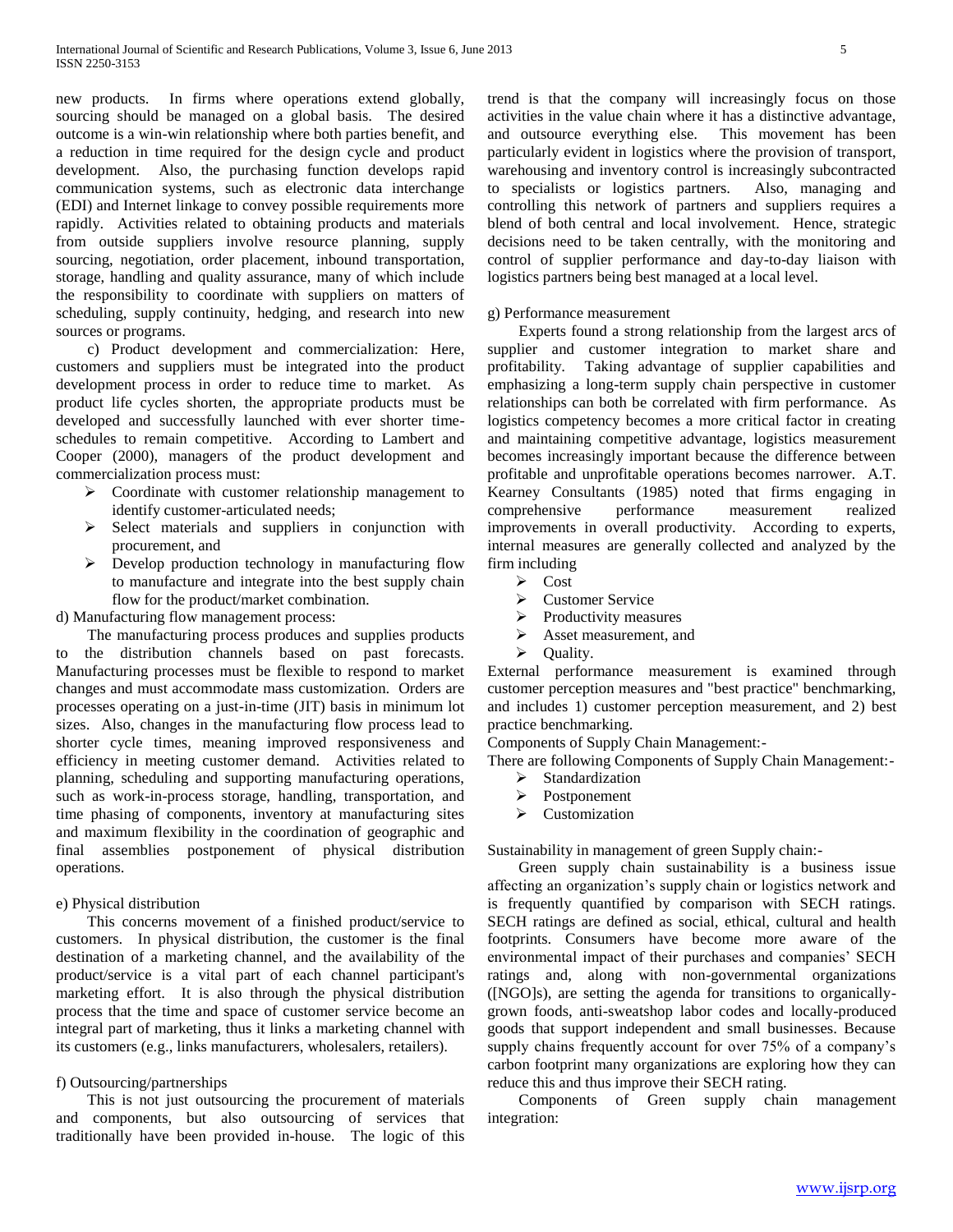**The green** supply chain management plays a very critical role in the present scenario. **Green** supply chain management integration components are the third element of the four-square circulation framework. The level of integration and management of a business process link is a function of the number and level, ranging from low to high, of components added to the link (Ellram and Cooper, 1990; Houlihan, 1985). Consequently, adding more management components or increasing the level of each component can increase the level of integration of the business process link. The literature on business process reengineering, buyer-supplier relationships and SCM suggests various possible components that must receive managerial attention when managing supply relationships. Lambert and Cooper (2000) identified the following components:

- $\triangleright$  Planning and control,
- Work structure,
- $\triangleright$  Organization structure,
- $\triangleright$  Product flow facility structure,
- $\triangleright$  Information flow facility structure,
- > Management methods,
- $\triangleright$  Power and leadership structure,
- $\triangleright$  Risk and reward structure,
- $\triangleright$  Culture and attitude,

#### IV. STRATEGIES OF GREEN SUPPLY CHAIN MANAGEMENT

#### **Risk-based Strategies**

 The simplest strategy of **Green Supply Chain Management** with regard to inter-organizational investment resource development is one of risk minimization. Firms adopting this strategy are proposed to do so in response ostensibly to stakeholder requirements. Such a strategy is ideal for the organization that retains minimal internal environmental management resources or has only recently begun to consider the introduction of a supply chain greening program. It is based on minimal inter-organizational engagement. Such efforts might involve the inclusion of basic clauses in purchasing contracts for suppliers to meet all relevant regulatory requirements. Most frequently used with this approach is the cascading of an established international standard such as ISO 14001 (King, Lenox, & Terlaak, 2005). The use of an existing performance standard, an approach used initially by the Ford Motor Company with its suppliers and now more frequently by other organizations for their supply chains, offers: (a) established environmental performance benefi ts (Melnyk, Sroufe, & Calantone, 2003), (b) third party or arms-length management of performance, and (c) a system recognized globally by other organizations. This third aspect improves the effi cacy of uptake by suppliers because the system is recognized by the market

and other industry members, reducing the ambiguity of desired performance levels and minimizing the need for customer involvement. From the perspective of competitive advantage, however, the benefi ts are limited because of the ease of implementation, a lack of uniqueness, and a growing use by other supply chains. A similar approach to basic certification schemes is the use of broad statements within purchasing guidance or principles to include 'supplier activities' among the organization's environmental responsibilities. Such systems based on risk minimization only and managed in a climate of low relational investment only guarantee supply chain compliance with local or national regulations. The end result being that risk can be minimized and reputation enhancement is possible, but no additional innovation or complementary economic benefi ts are likely.

## **Efficiency-based Strategies**

 A more complex and developing strategy in recent years has been the 'eco-efficiency' or 'lean-and-green' approach to GSCM. This type of strategy derives environmental performance benefits for the supply chain beyond mere regulatory compliance through the requirement for suppliers to meet operations-based efficiency targets. Much of the environmental performance benefit arises from specific manufacturing practices that have been found to provide secondary environmental performance benefits. The point of departure for the efficiency based strategy from the riskbased strategy is the availability of dual economic and environmental performance benefits to the supply chain and the requirement for higher levels of engagement between customers and suppliers. The efficiency-based strategy ties environmental performance to operational processes in the supply chain, and this strategy allows the extension of performance requirements into the supply chain that maximize economic performance and provide secondary environmental performance benefits through waste and resource use reductions. It requires more comprehensive and supply chain specific performance specifications than the simpler risk-based strategy. It also requires a higher level of involvement between supply chain partners arising from the use of more complex interfirm performance requirements. Using this strategy to facilitate greater efficiency in the supply chain does not require the development of co-specialized resources specific to environmental performance. The necessity for collaboration on efficiency, however, provides a facilitating role for contextspecific, complex problems such as waste reduction and recycling (Geffen & Rothenberg, 2000;Klassen & Vachon, 2003). product design, material substitution, or innovation. Product recalls because of a poor choice of low-cost but hazardous materials represent the inherent risk in focusing only on effi ciency in the supply chain. The effi ciency-based strategy is considered technically weak but more socially complex than the risk-basedstrategy.

#### **Innovation-based Strategies**

The innovation-based green supply chain

## **Innovation-based Strategies**

 The innovation-based green supply chain management strategy is distinct from the management strategy is distinct from the efficiency-based approach because of its use of a supply chain environmental performance strategy that is more environmentally specific. Organizations are increasingly aware of the potential for narrow purchasing policies to in-source components or services from suppliers that may be legally noncompliant with environmental regulations or who themselves procure goods in an environmentally irresponsible way (Bowen et al, 2001). Some organizations have begun to guarantee more comprehensive product life-cycle considerations for consumers of their products. Once a supply chain begins to consider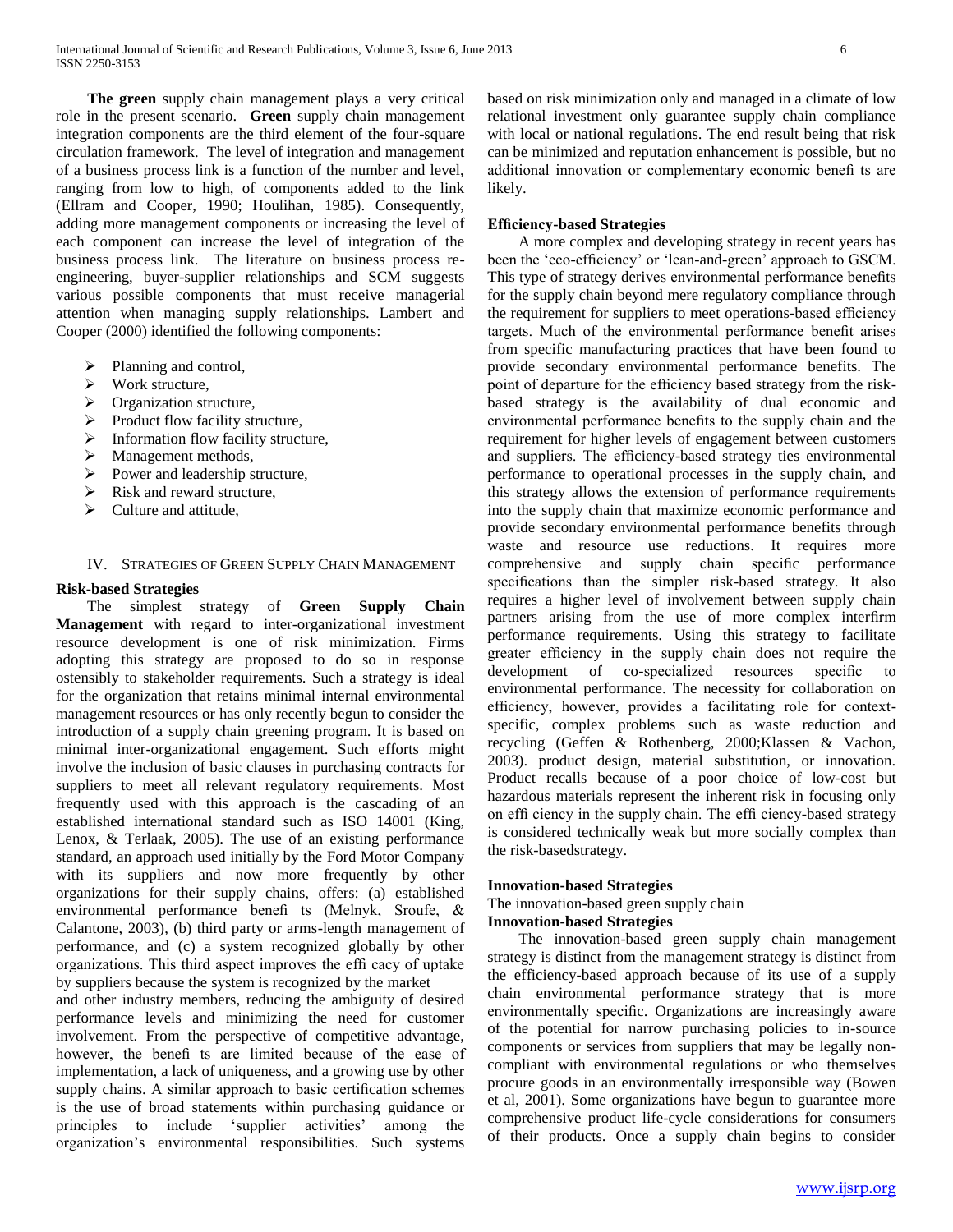specialized processes, technologies, or complex performance standards for suppliers such as chemical avoidance, the level of knowledge exchange and relational investment begins to change. Moving from an effi ciency-based GSCM strategy to a greater level of innovation or integration of environmental performance in supply chain and product design requires specialized environmental resources (Lenox & King, 2004). Keeping up-todate with environmental legislation changes and training suppliers in environmentally relevant process changes requires more dedicated environmental resources, specialized personnel, and design.

## **Closed-loop Strategies**

 Closed-loop strategies are a more recent type of GSCM strategy and represent the most complex and collaborative form of this type of activity. Often referred to in its simplest form as 'reverse logistics,'closing the loop involves the capture and recovery of materials for either re-anufacture (high-value) or recycling (low value) (Kocabasoglou et al, 2007). These materials can arise during production, as returned goods, postuse, and at end-oflife. The closed-loop strategy ties or integrates environmental performance to the whole supply chain. Very few examples of coordinated recycling or closed-loop activity in the supply chain currently exist however. Prominent examples include Kodak's return and re-manufacture of its disposable cameras, Hewlett Packard's retrieval of used printer cartridges, and BMW's end-of-life vehicle requirements for suppliers (Guide et al, 2002). The motivation for a closed-loop strategy remains low for basic reasons of poor and distributed control over the reverse supply chain, lack of available infrastructure, and the inability of supply chains to believe that such activity is economically viable. Designing and successfully using a closedloop strategy presents one of the most complex endeavours for a single organization to undertake within its supply chain (Richey et al, 2005). Goods need to be managed for quality considerations and aggregation of collection and sorting activities allows for the creation of economies of scale. Such a high level of integration, coordination across partners, and socially complex knowledge requires years of development effort. Socially complex, collaborative relationships provide the basic foundation for a closed-loop supply chain strategy.

## **Accounting of Green Supply chain**: -

 ACCOUNTING of green Supply chain is a recent and most important concept. **Accountancy** is the art of communicating financial information about a business entity to users such as shareholders and managers. The communication is generally in the form of financial statements that show in money terms the economic resources under the control of management. It is the branch of mathematical science that is useful in discovering the causes of success and failure in business. The principles of accountancy are applied to business entities in three divisions of practical art, named accounting, bookkeeping, and auditing. Accounting is defined by the AICPA as "The art of recording, classifying, and summarizing in a significant manner and in terms of money, transactions and events which are, in part at least, of financial character, and interpreting the results thereof." Early accounts served mainly to assist the memory of the businessperson and the audience for the account was the proprietor or record keeper alone. Accounting that provides information to people outside the business entity is called financial accounting and provides information to present and potential shareholders, creditors such as banks or vendors, financial analysts, economists, and government agencies. The relationship between shareholders and management is one between principals and agents. The agents (management) should, in a world with asymmetrically distributed information, respond to the need for transparency of different stakeholder groups (principals). Accounting, whether it is management accounting or financial accounting, creates the needed transparency and accountability.

## Accounting principles of green supply chain:-

 The accounting principles that have been developed in the past refer mostly to the information processing of the single (isolated) firm, and are proposed by rulemaking bodies, like the EU (4th Directive), IAS (IRFS guidelines), SEC (NYSE prescriptions), GRI (Global Reporting Initiative, stressing sustainability reporting), Official sources for these principles began with the American Institute of Certified Public Accounts (AICPA), whose Accounting Principles Board issued 31 formal opinions. AICPA has been replaced by the Financial Accounting Standards Board (FASB). There are following **Accounting** principles of green Supply chain:-

## ACCOUNTING ENTITY CONCEPT: -

 Accounting entity concept is an important concept in green supply chain management under this concept an economic unit, which may be a person, business, government, organization, or part thereof, is being accounted for.

## GOING CONCERN CONCEPT: -

 Until reasonable facts indicate otherwise, it is assumed that the accounting entity will exist long enough to use assets and fulfill commitments. Liquidation value may be ignored. The green supply chain management accounting follow this concept.

## TIME PERIOD CONCEPT:-

 To be useful, accounting information must be current and presented in equal understandable time units called accounting periods. The green supply chain management accounting is based on time periodic concept.

### COST PRINCIPLE:-

 Income Statement and Balance Sheet accounts must be recorded at cost, as evidenced by their objective fair market value at time of acquisition. Called historical costs, these figures, to the dismay of some, are generally not adjusted to current market value.

## REALIZATION PRINCIPLE: -

 With accrual accounting, revenue is recorded when earned, and costs are recorded when incurred. For a retailing business, point of sale easily establishes when earned, for manufacturing and construction businesses, the process is more complicated.

## THE MATCHING PRINCIPLE: -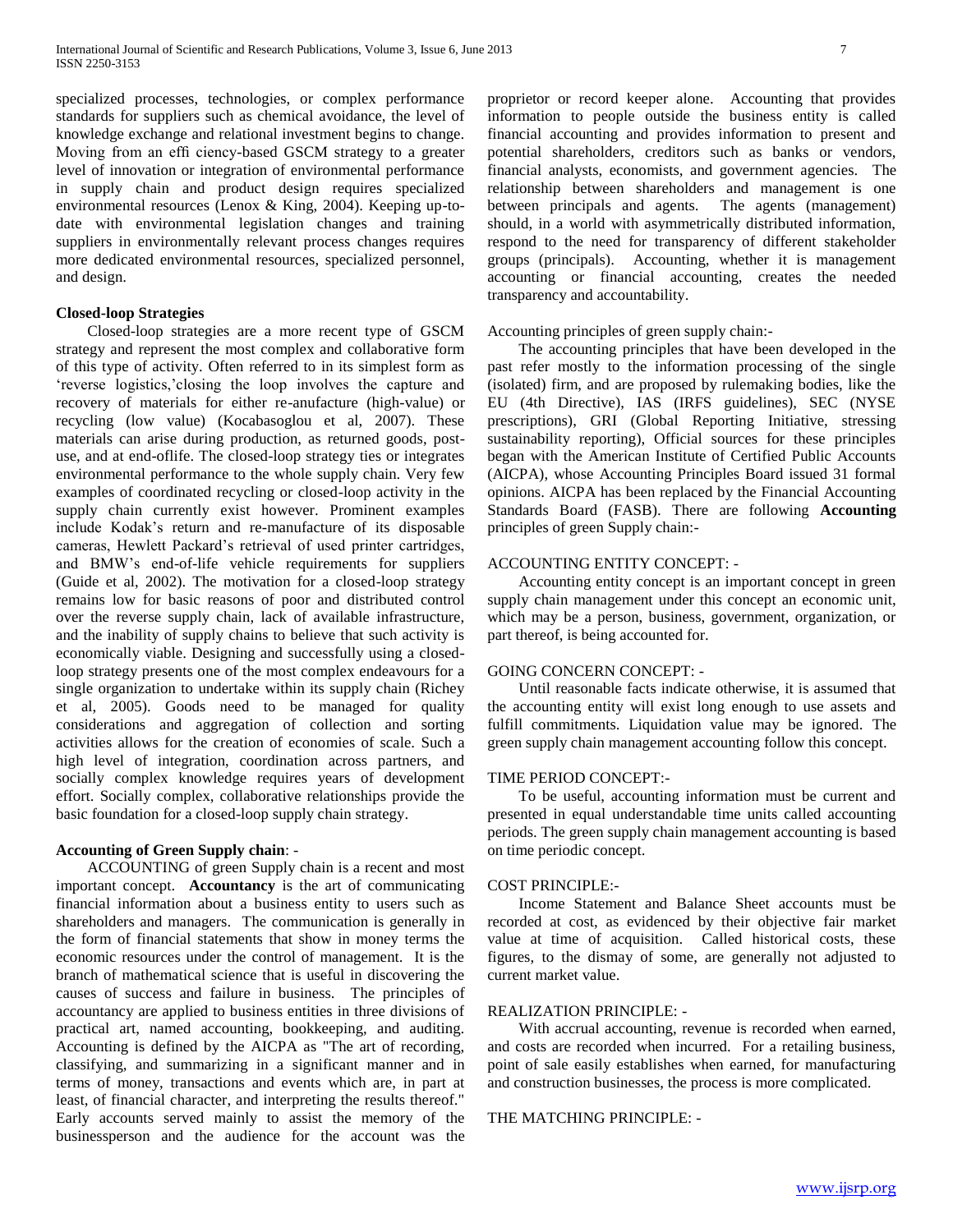When determining income, expenses must be matched with the revenue they generate. According to the principle, expenses are recognized when obligations are (1) incurred (usually when goods are transferred or services rendered, e.g. sold), and (2) offset against recognized revenues, which were generated from those expenses (related on the cause-and-effect basis), no matter when cash is paid out.

### OBJECTIVITY PRINCIPLE: -

 To be reliable, accounting information must be objective. Objectivity requires unbiased opinions of verifiable events concerning business transactions.

## MATERIALITY: -

 Accounting principles need not be followed when the effect of this action is immaterial and would not effect the reader's interpretation of the accounting information. The green supply chain management accounting conciders the materiality concept.

## FULL DISCLOSURE:-

 All relevant material facts must be incorporated into financial statements. Some information, such as a contingent liability, is easily communicated with a footnote, while other information, such as the effect of inflation, requires more complex procedures.

## CONSISTENCY: -

 Accounting methods used to determine income and value balance sheet items must be consistently applied.

#### CONSERVATISM: -

 Estimates requiring subjective analysis should not overstate revenue and asset Values or understate expenses and liabilities.

## STABLE DOLLAR ASSUMPTION:-

 Historical costing assumes a stable dollar. Because the dollar is not stable, larger corporations, at FASB's request, voluntarily prepare information on the effects of inflation on their financial statements.

## **Accounting standards for green supply chains: - There are following three proposed accounting standard for accounting of green supply chain.**

- Reciprocity in information access: those that deliver information to the system should be able to retrieve an equivalent amount. In contrast with centralized and atomic supply chains (in which information is centralized or dispersed, respectively), transparency is best served in cooperative supply chains; they render open access to information concerning supply-chain operations, strategy and results.
- Equivalent cash flows: provision of assets (supplychain investments) should be matched with an equivalent amount of assets (cash flows) in return.
- $\triangleright$  Matching risks and returns: the bigger the opportunities for individual firms, the bigger the contribution should be in risk sharing and risk management.

## **Problems involved accounting of green Supply chain:- In this areas there are following in accounting of green Supply chain:-**

- > Technical: achieving efficient transmission and reception of data;
- $\triangleright$  Semantic: increasing precision of message transfer;
- $\triangleright$  Effectiveness: level of behavioral influence.

Supply-chain governance:-

 There are three types of supply-chain governance can be discerned: the centralized supply chain, the cooperative supply chain and the decentralized (atomic) supply chain. In a centralized supply chain, all information about the strategic and operational issues is concentrated at one of the firms within the channel. Moreover, the central governing firm not only controls the operational processes and strategy, but also the information flows to the contributing firms. The profit from supply-chain activities is captured by this central governing firm, because of its dominant position and power. An example of this governance system is the EUREP-GAP quality system that supermarkets have imposed on the horticultural and agricultural producers.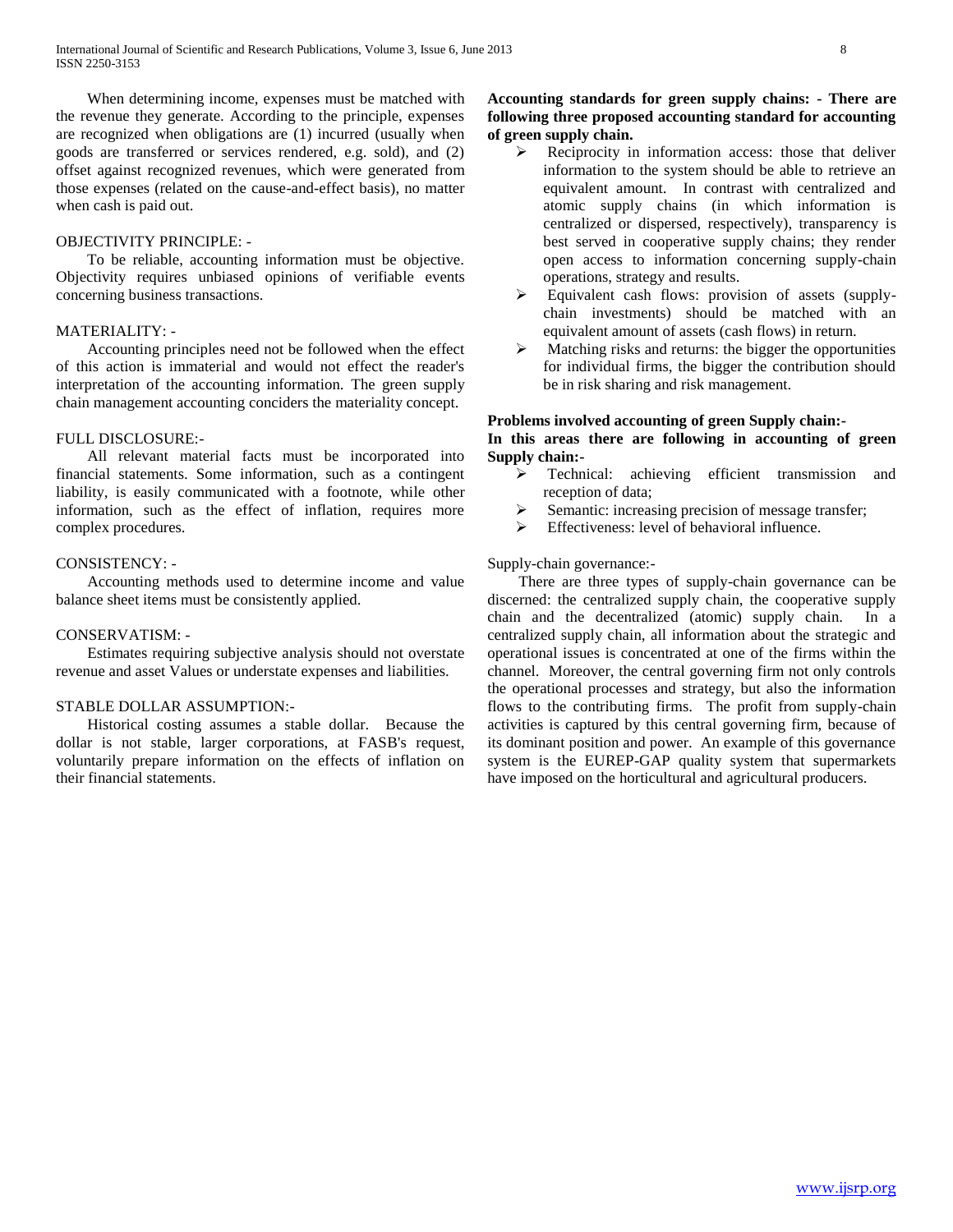

Figure 1. Reporting principles (source: Global Reporting Initiative 2002, p. 23)

 In a cooperative supply chain, the partners have an equal (or better 'equivalent') say and have the right to be informed on overall chain performance. Surpluses are distributed to the partners in concordance with their contribution to chain efforts. The cooperative supply-chain governance system is the ideal image of a well functioning, sustainable supply chain, because centralized governance (hierarchy) could just as well take place within the individual firm. On the other end of the continuum,

the atomic supply chain uses market price as the only coordination mechanism. Under these rules, accounting is dispersed over different firms and a collective information system is non-existent. Only in the cooperative supply chain, a collectively designed and controlled information system is viable. Especially in cooperative supply chains that are not governed by decisive (legal) property rights, an integrated or supplementary reporting structure will be necessary, since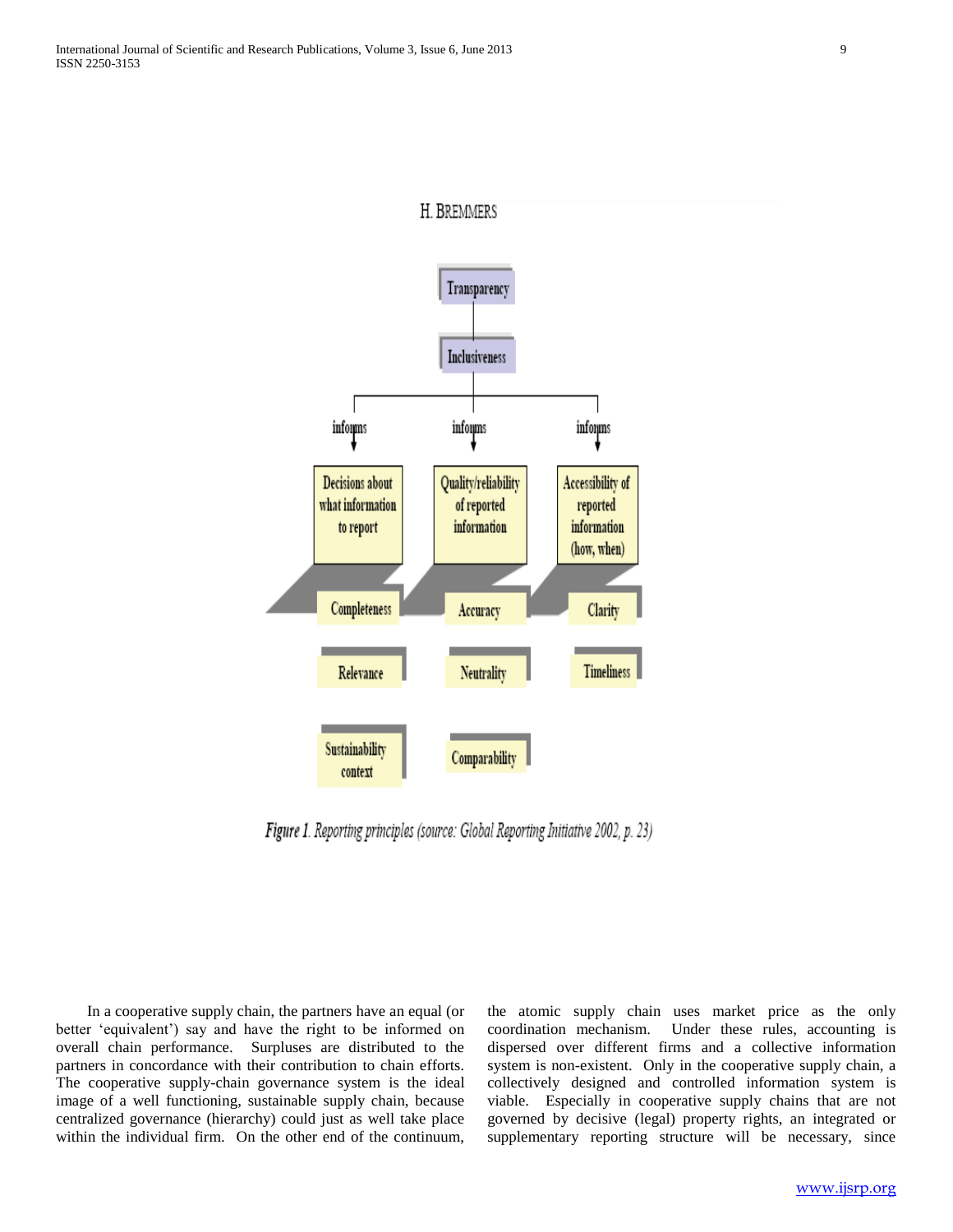intellectual, social and physical assets are for a large part not controlled by a single firm, but are common property. Although such a supply-chain governance structure is a channel structure rather than a cooperative in legal sense, its governance resembles the legal cooperative governance in many aspects. Analogous problems are present: performance measurement, redistribution of benefits and joint governance (member influence). Effective vertical coordination and policy disclosure make the development of special standards for supply-chain accounting necessary. There are following legal technical devices were evaluated:

- $\triangleright$  Integrated environmental permit for the supply chain as a whole;
- $\triangleright$  Integrated environmental report for the supply chain as a whole;
- $\triangleright$  Electronic environmental reporting;

#### V. CONCLUSIONS AND FINDINGS

 Green Supply **chain management (SCM)** is the management of a network of interconnected businesses involved in the ultimate provision of green -product and green -service packages required by end customers. During 1980's and 90's, there has been a rapid industrialization of agriculture in the developed economies around the world. Accounting is the language of commerce. Accounting of green -food Supply chain is a recent and most important concept. **Accountancy** is the art of communicating financial information about a business entity to users such as shareholders and managers. For accounting in supply chains to be effective and efficient, not only technical conditions, like electronic reporting devices, are a prerequisite, but also the availability of (normative) accounting standards. Like all accounting standards, supply-chain accounting standards should mainly come from practice, as well as from theoretical reasoning. We found that the devices we proposed are supported by a considerable number of companies. Not only do they improve transparency and cooperative decision making, but they will, if adopted, also reduce the administrative burden of the companies cooperating in supply chains. Concepts, cases and empirical findings of these approaches in green -food supply chains have been demonstrated. Second, understanding the complex systems of green -food chains requires more investments in retrieving empirical data for testing propositions and developing appropriate models. The experiences from past research can be and should be further explored. The identified research gaps a discussion points are shared among an international forum of researchers. International cooperation among researchers will enhance progress in this research field. The workshop and conferences are highly valued in this respect.

## **Directions for Future Study**

 There are many issues that require further Study, which needs to be of 'best practice' case studies, and larger field studies that map the fi eld and its progress. We also need to extend existing theories and principles of competitive advantage, operations management resource-based view of the firm and others. Some suggested research areas and issues follow.As raw material costs increase and environmental protection legislation becomes increasingly stringent, a focus on one fi rm's green operational excellence is becoming the norm in organizations.

 To attain even greater cost savings from waste reduction, meet comprehensive social and environmental responsibility targets and fi nd new products with smaller ecological footprints, firms are now extending their goals for environmental performance into their suppliers' operations. This type of activity is an effective mechanism for fi rms to improve their record on corporate social responsibility, lower reputational risks, reduce wastes, and improve supply chain response-time to new environmental regulations.

#### VI. TEXT CITATIONS

- A. Gereffi has shown that many chains are characterized by a dominant party who determine the overall character of the chain, and as lead firm(s) become responsible for upgrading activities within individual links and coordinating interaction between the links.
- B. In Canada, Alberta has recently created AVAC, a public institution; to encourage the formation of value chains in agri-food systems. Supply chain formation within agri-food system is driven by the desire to improve competitiveness.
- C. Porter (1980) identifies, through industry life cycle perspective, four stages for the chain development: birth, expansion, efficiency, and self-renewal. Some of generic characteristics for each stage of chain development is discussed in the presentation.
- D. According to Lambert and Cooper (2000), operating an integrated supply chain requires a continuous information flow.
- E. A.T. Kearney Consultants (1985) noted that firms engaging in comprehensive performance measurement realized improvements in overall productivity.
- F. Bowersox and Closs states that the emphasis on cooperation represents the synergism leading to the highest level of joint achievement (Bowersox and Closs, 1996).

#### **REFERENCES**

- [1] Acs, Z.J. and Gerlowski, D.A., 1996. Managerial economics and organization. Prentice Hall, New York.
- [2] Alter, S. and Roche, M., 1999. Information systems: a management perspective. Addison-Wesley,
- [3] Barfield, J.T., Raiborn, C.A. and Kinney, M.R., 1994. Cost accounting: traditions and innovations. 2ndedn. West Publishing, St. Paul.
- [4] Baziotopoulos, 2004
- [5] Beamon, B.M., 1999. Designing the green supply chain. Logistics Information Management, 12 (4), 332-342. [http://faculty.washington.edu/benita/paper11.pdf]
- [6] Boselie, D. TOPS Supply Chain Project, Thailand: Business Case Description. Agri Chain Competence Foundation.
- [7] Brealey, R.A. and Myers, S.C., 1991. Principles of corporate finance. 4th edn. McGraw Hill, New York.
- [8] Bremmers, H.J., 1995. Milieuschade en financieel verslag: de verwerking van milieuschade en -schaderisico's in het externe financieel verslag, met bijzondere aandacht voor de jaarrekening. Kluwer, Deventer.
- [9] Bremmers, H.J., 2000. Milieuverslaggeving. Elsevier Bedrijfsinformatie, The Hague.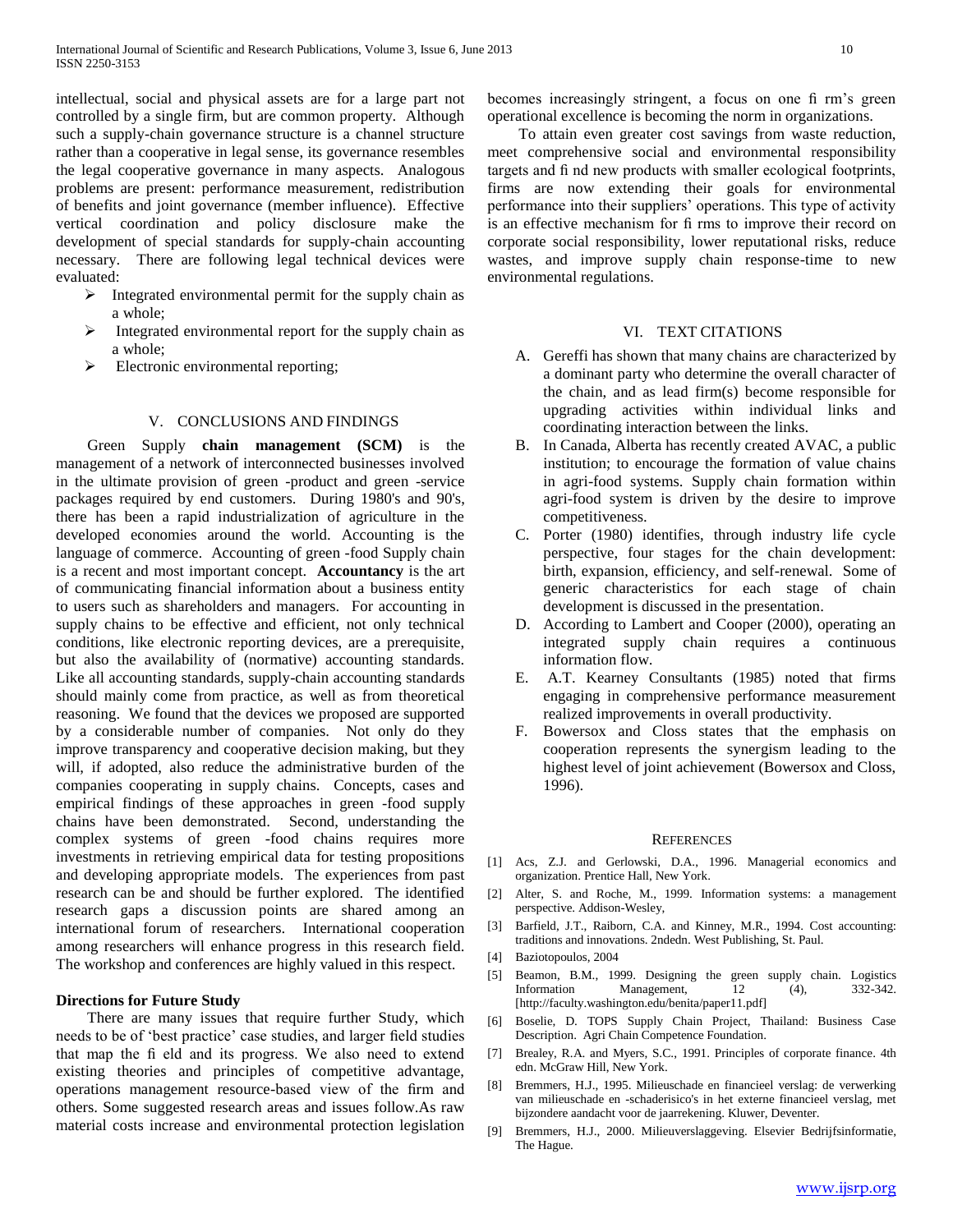- [10] Bremmers, H.J., 2001. Towards a new information system for farm management: changing the accounting system for better environmental reporting: paper presented at IFMA conference, 12<sup>th</sup> July 2001, Papendal, the Neterlands. IFMA. [http://www.ifma.nl/files/papersandposters/PDF/Papers/Bremmers.pdf]
- [11] Bremmers, H.J., Hagelaar, G. and De Regt, M.C., 1996. Bedrijfssituatie en milieuzorg. Milieu, 11, 12-19.
- [12] Bremmers, H.J., Omta, S.W.F. and Smit, M.E., 2003. Managing environmental information flows in food and agribusiness chains. Wageningen UR, Wageningen.
- [13] Buzzelli, D.T., 1991. Time to structure an environmental policy strategy. Journal of Business Strategy, 12(2), 17-20.
- [14] Carroll, A.B., 1979. A three-dimensional conceptual model of corporate performance. Academy of Management Review, 4 (4), 497-505.
- [15] Chen, K.Z., Y. Chen, and M. Shi. Globalization, Pesticide Regulation, and Supply Chain Development: A Case of Chinese Vegetable Export to Japan, Invited Paper presented at the FAO Scientific Workshop "Globalization, urbanization and the food systems of developing countries: Assessing the impacts on poverty, food and nutrition security," 8-10 October 2003, FAO Headquarters Rome, Italy.
- [16] Choi, F.D.S., Frost, C.A. and Meek, G.K., 2002. International accounting. Prentice Hall, Upper Saddle River.
- [17] Clarkson, M.B.E., 1995. A stakeholder framework for analyzing and evaluating corporate social performance. Academy of Management Review, 20 (1), 92-117.
- [18] Contractor, F.J. and Lorange, P., 2002. The growth of alliances in the knowledge based economy. In: Contractor, F.J. and Lorange, P. eds. Cooperative strategies and alliances. Pergamon, Amsterdam, 3- 22.
- [19] Cooper et al., 1997; Lambert et al., 1996; Turnbull, 1990
- [20] CSCMP Supply Chain Management Process Standards
- [21] Drucker, 1998; Tapscott, 1996; Dilts, 1999
- [22] Drury, C., 1992. Management and cost accounting. 3rd edn. Chapman & Hall, London.
- [23] Fowler, S.W., Lawrence, T.B. and Morse, E.A., 2004. Virtually embedded ties. Journal of Management, 30 (5), 647-666.
- [24] Friedman, M., 1970. The social responsibility of business is to increase its profits [as cited in: Clarkson (1995)]. The New York Times Magazine (Sept. 13).
- [25] Global Reporting Initiative (ed.) 2002. GRI guidelines. GRI, Amsterdam. [http://www.
- [26] globalreporting.org/guidelines/2002/b23.asp]
- [27] Halldorsson, A., Kotzab, H., Mikkola, J. H., Skjoett-Larsen, T. (2007). Complementary theories to supply chain management. Supply Chain Management: An International Journal, Volume 12 Issue 4, 284-296.
- [28] Halldorsson, Arni, Herbert Kotzab & Tage Skjott-Larsen (2003). Interorganizational theories behind Supply Chain Management – discussion and applications, In Seuring, Stefan et al. (eds.), Strategy and Organization in Supply Chains, Physica Verlag.
- [29] Handfield and Bechtel, 2001; Prater et al., 2001; Kern and Willcocks, 2000; Bowersox and Closs, 1996; Christopher, 1992; Bowersox, 1989
- [30] Hardaker, J.B., Huirne, R.B.M. and Anderson, J.R., 1997. Coping with risk in agriculture. CAB International, Wallingford.
- [31] Hart, S.L., 1995. A natural-resource-based view of the firm. Academy of Management Review, 20 (4), 986-1014.
- [32] Husted, B.W., 2003. Governance choices for corporate social responsibility: to contribute, collaborate or internalize? Long Range Planning, 36 (5), 481- 498.
- [33] Kaplan, R.S. and Norton, D.P., 1992. The balanced scorecard: measures that drive performance. Harvard Business Review, 70, 71-79.
- [34] Kaplinsky, R. and M. Morris. A handbook for value Chain research. Prepared for the IDRC, 2000.
- [35] Kaushik K.D., & Cooper, M. (2000). Industrial Marketing Management. Volume29, Issue 1 , January 2000, Pages 65–83
- [36] Ketchen Jr., G., & Hult, T.M. (2006). Bridging organization theory and supply chain management: The case of best value supply chains. Journal of Operations Management, 25(2) 573-580.
- [37] Lambert, Douglas M.Supply Chain Management: Processes, Partnerships, [Performance,](http://www.scm-institute.org/) 3rd edition, 2008.
- [38] Larson, P.D. and Halldorsson, A. (2004). Logistics versus supply chain management: an international survey. International Journal of Logistics: Research & Application, Vol. 7, Issue 1, 17-31.
- [39] Lavassani, M. K., Movahedi B., Kumar V. (2008<sup>a</sup>) Transition to B2B e-Marketplace enabled Supply Chain: Readiness Assessment and Success Factors, Information Resources Management (Conf-IRM), 2008, Niagara, Canada.
- [40] Lavassani, M. K., Movahedi B., Kumar V. (2008<sup>b</sup>) HISTORICAL DEVELOPMENTS IN THEORIES OF SUPPLY CHAIN MANAGEMENT: THE CASE OF B2B E-MARKETPLACES. MANAGEMENT: THE CASE OF B2B Administrative Science Association of Canada (ASAC), 2008, Halifax, Canada.
- [41] MacDuffie and Helper, 1997; Monden, 1993; Womack and Jones, 1996; Gunasekaran, 1999
- [42] Macneil ,1975; Williamson, 1974; Hewitt, 1994
- [43] Madsen, H. and Ulhøi, J.P., 2001. Integrating environmental and stakeholder management. Business Strategy and the Environment, 10, 77- 88.
- [44] Mentzer, J.T. et al. (2001): Defining Supply Chain Management, in: Journal of Business Logistics, Vol. 22, No. 2, 2001, pp. 1–25
- [45] Mentzer, J.T. et al. (2001): Defining Supply Chain Management, in: Journal of Business Logistics, Vol. 22, No. 2, 2001, pp. 1–25
- [46] Merchant, K.A., 1998.
- [47] Modern management control systems: text and cases. Prentice Hall, Upper Saddle River.
- [48] Noori, H. and Radford, R., 1995. Production and operations management: total quality and responsiveness. McGraw-Hill, New York.
- [49] Porter, M.E. and Fuller, M.B., 1986. Coalitions and global strategy. In: Porter, M.E. ed. Competition in global industries. Harvard Business School Press, Boston, 315-343
- [50] Reading. 1e uitg.: 1992
- [51] Simchi-Levi D.,Kaminsky P., Simchi-levi E. (2007), Designing and Managing the Supply Chain, third edition, Mcgraw Hill.
- [52] Sporleder, T.L. and Peterson, H.C., 2003. Intellectual capital, learning and knowledge management in agrifood supply chains. Journal on Chain and Network Science, 3 (2), 75-80.
- [53] Stevens, 1989; Ellram and Cooper, 1993; Ellram and Cooper, 1990; Houlihan, 1985
- [54] [The Airship Z-Prize](http://www.airshipzprize.org/?page_id=11)
- [55] Thompson, G. Supply Chain Management: Building Partnerships and Alliances in International Food and Agribusiness. A report for the Rural Industries research and Development Corporation. April, 2001.
- [56] Tyteca, D., Carlens, J., Berkhout, F., et al., 2002. Corporate environmental performance evaluation: evidence from the MEPI project. Business Strategy and the Environment, 11, 1-13.
- [57] Van Roekel, J. S. Willems, and D. Boselie. Agri-Supply Chain Management. World Bank paper on Cross Boarder Agri-Supply Chain Management, 19 August 2002.
- [58] Van Roekel, J., R. Kopicki, Broekmans, C., and D. Boselie. Building Agri-Supply Chains: Issues and Guidelines. A Guide to Developing Agricultural Markets and Agro-enterprises, edited by Daniele Giovannucci.
- [59] Waddock, S.A. and Graves, S.B., 1997. The corporate social performancefinancial performance link. Strategic Management Journal, 18 (4), 303-319.
- [60] Wartick, S.L. and Cochran, P.L., 1985. The evolution of the corporate social performance model. Academy of Management Review, 10 (4), 758- 769.
- [61] Welford, R. and Gouldson, A., 1993. Environmental management and business strategy. Pitman, London.
- [62] Williamson, O.E., 1983. Markets and hierarchies: analysis and antitrust implications: a study in the economics of internal organization. Free Press, New York.
- [63] Wubben, E.F.M. and Bremmers, H.J., 2003. Transparency in the Dutch food and agribusiness sector, determining value drivers for (social) responsible corporate reporting. Wageningen UR, Wageningen..
- [64] [http://www.decisionsciences.org/DecisionLine/Vol39/39\\_4/dsi](http://www.decisionsciences.org/DecisionLine/Vol39/39_4/dsi-dl39_4pom.pdf)[dl39\\_4pom.pdf](http://www.decisionsciences.org/DecisionLine/Vol39/39_4/dsi-dl39_4pom.pdf)
- [65] Wysocki, A. F. Supply Chain Management: Past and Future. Journal of Food Distribution Research, November 2000.